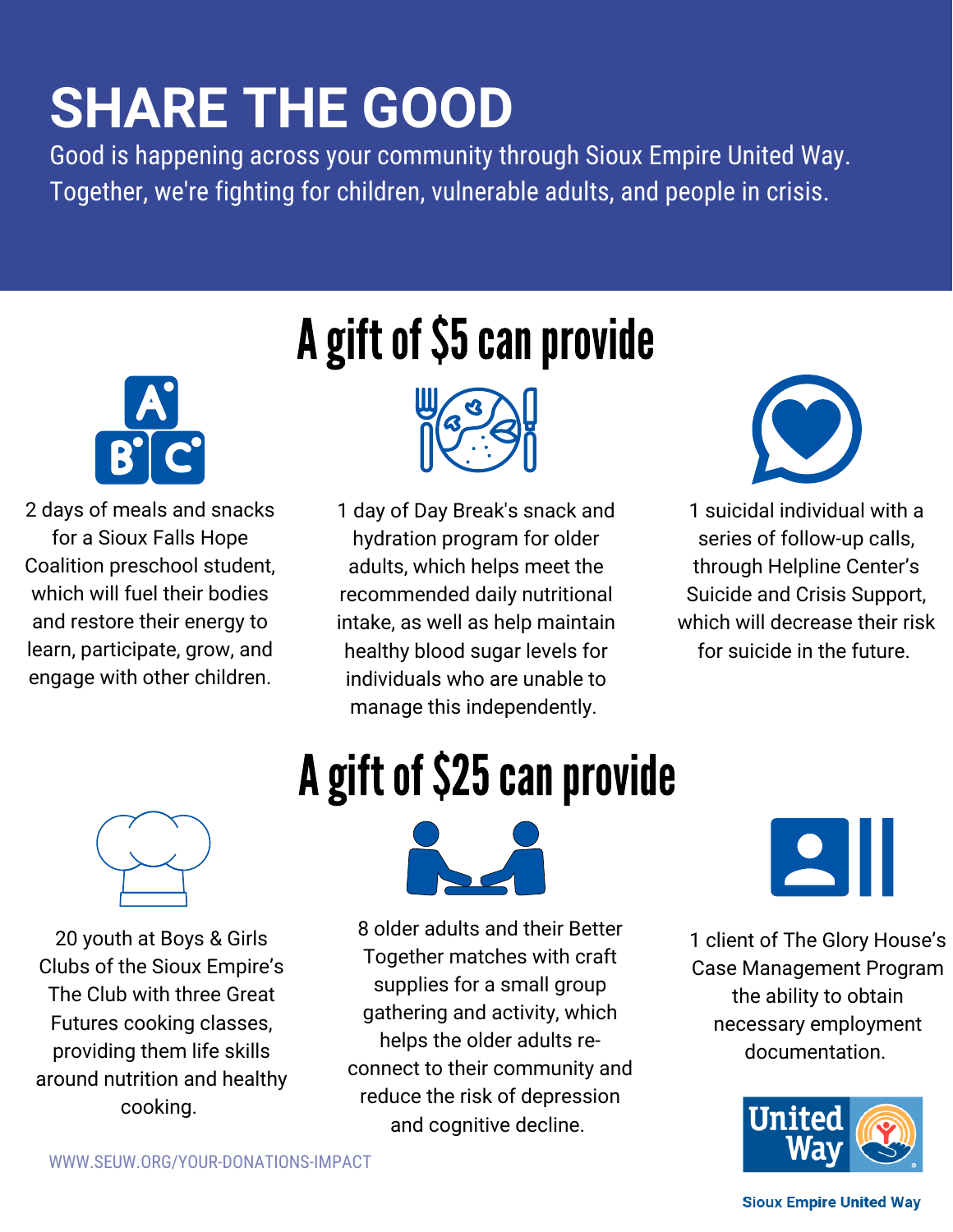## **SHARE THE GOOD**

Good is happening across your community through Sioux Empire United Way. Together, we're fighting for children, vulnerable adults, and people in crisis.

#### A gift of \$52 (\$1/week) can provide



8 students with one hour of small group tutoring by a certified teacher through SF School District's Refugee and Immigrant Academic Achievement Resources, which will increase the success of our high school English language learners.



8 weekly outreach calls to seniors through Helpline Center's Outreach Support, which will provide continued support and connection to local, non-profit, and government agencies.



1 individual with access to two hours of counseling through Family Service, Inc. at an affordable rate, which will teach life skills that last beyond the course of treatment.

## A gift of \$104 (\$2/week) can provide



1 child in our community to receive one book per month from birth to age five through Dolly Parton's Imagination Library, which will ensure they have the necessary tools and skills to be a proficient reader.





5 older adults with transportation to a doctor appointment through Active Generations' Workers on Wheels, which will allow them to have the extra money in the month to be able to pay for medication.



1 parent connected to Avera's Family Wellness Program, with a 45-minute parent coaching session to provide education and

support.



#### **Sioux Empire United Way**